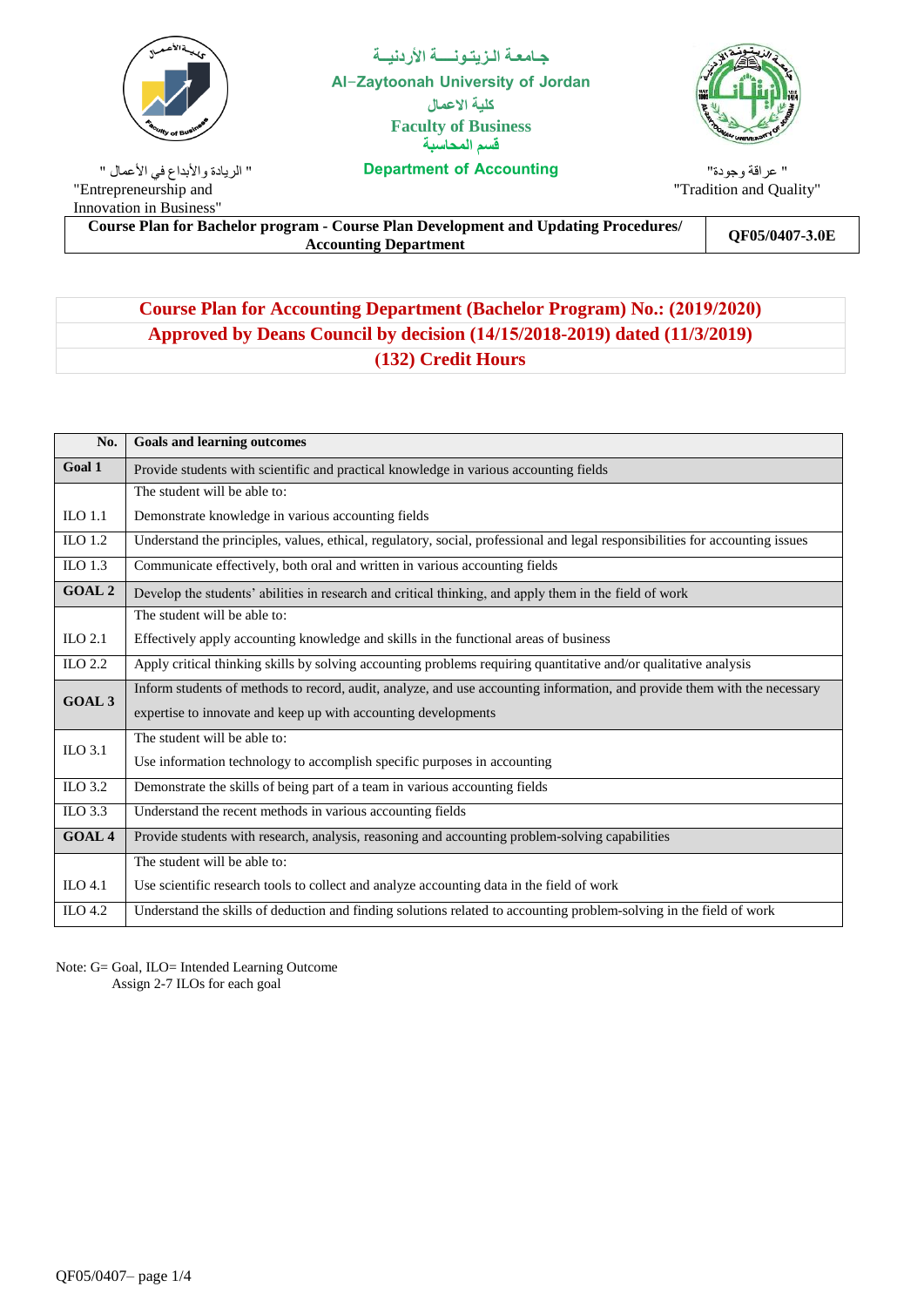| <b>Caculty of Bus</b>                                                               |        |                  | <b>Faculty of Business</b><br>قسم المحاسبة                                                                                 |                         |                         |                         | <b>PAGONAH UNIVERSIT</b>                  |                                        |
|-------------------------------------------------------------------------------------|--------|------------------|----------------------------------------------------------------------------------------------------------------------------|-------------------------|-------------------------|-------------------------|-------------------------------------------|----------------------------------------|
| " الريادة والأبداع في الأعمال "<br>"Entrepreneurship and<br>Innovation in Business" |        |                  | <b>Department of Accounting</b>                                                                                            |                         |                         |                         | " عراقة وجودة"<br>"Tradition and Quality" |                                        |
|                                                                                     |        |                  | <b>Course Plan for Bachelor program - Course Plan Development and Updating Procedures/</b><br><b>Accounting Department</b> |                         |                         |                         | QF05/0407-3.0E                            |                                        |
|                                                                                     |        |                  |                                                                                                                            |                         |                         |                         |                                           |                                        |
| Student's information<br>Registered                                                 | passed | Course<br>number | Course title                                                                                                               | Credit<br>Hours         | Theory<br>Hours         | Practica<br>1 Hours     | Prerequisite<br>$Co-$<br>requisite        | Advertisement<br>Plan<br>Semester/year |
|                                                                                     |        |                  | <b>First: University Requirements (27) Credit Hours</b>                                                                    |                         |                         |                         |                                           |                                        |
| a.                                                                                  |        |                  | Mandatory requirement (15 credit hour)                                                                                     |                         |                         |                         |                                           |                                        |
| $\Box$                                                                              | $\Box$ | 0420101          | <b>Military Sciences</b>                                                                                                   | 3                       | 3                       | $\Omega$                |                                           | 1/2                                    |
| □                                                                                   | 0      | 0420111          | Arabic Language (1)                                                                                                        | 3                       | 3                       | $\Omega$                | Remedial<br>Arabic<br>Language            | 1/1                                    |
| $\Box$                                                                              | □      | 0420121          | English Language (1)                                                                                                       | 3                       | 3                       | $\overline{0}$          | Remedial<br>English<br>Language           | 1/2                                    |
| □                                                                                   | 0      | 0420151          | <b>National Education</b>                                                                                                  | 3                       | 3                       | $\Omega$                |                                           | 1/1                                    |
| П                                                                                   | П      | 0420171          | Life Skills                                                                                                                | 3                       | 3                       | $\Omega$                |                                           | 1/1                                    |
| $\Box$                                                                              | O      | 0420000          | <b>Community Service</b>                                                                                                   | $\overline{\mathbf{0}}$ | $\overline{\mathbf{0}}$ | $\overline{\mathbf{0}}$ | <b>During</b><br><b>Study</b><br>Period   | <mark></mark>                          |
| b.                                                                                  |        |                  | Electives (12 credit hours, minimum 3 credits from each field)                                                             |                         |                         |                         |                                           |                                        |
| <b>Field I. Humanitarian courses</b>                                                |        |                  |                                                                                                                            |                         |                         |                         |                                           |                                        |
| П                                                                                   | о      | 0420103          | History of Jerusalem                                                                                                       | 3                       | 3                       | $\overline{0}$          |                                           | 1/2                                    |
| $\Box$                                                                              | о      | 0420112          | Islamic Culture                                                                                                            | $\overline{3}$          | 3                       | $\Omega$                |                                           | 2/2                                    |
| П                                                                                   | о      | 0420131          | Principles of Education                                                                                                    | 3                       | 3                       | $\Omega$                |                                           | 1/2                                    |
| П                                                                                   | П      | 0420134          | Sport and Health                                                                                                           | $\overline{3}$          | $\overline{2}$          | $\overline{2}$          |                                           | 2/2                                    |
| □                                                                                   | □      | 0420142          | Human Civilization                                                                                                         | 3                       | 3                       | $\overline{0}$          |                                           | 1/2                                    |
| Ω                                                                                   | □      | 0420152          | Introduction to Sociology                                                                                                  | 3                       | 3                       |                         |                                           | 2/2                                    |
| $\Box$                                                                              | □      | 0520100          | Innovation and<br>Entrepreneurship in Business                                                                             | $\mathfrak{Z}$          | 3                       | $\overline{0}$          |                                           | 2/2                                    |
| $\Box$                                                                              | $\Box$ | 0620102          | Law in Our Life                                                                                                            | $\overline{3}$          | 3                       | $\overline{0}$          |                                           | 1/2                                    |
| <b>Field II. Scientific course</b>                                                  |        |                  |                                                                                                                            |                         |                         |                         |                                           |                                        |
| $\Box$                                                                              | о      | 0120111          | Information Technology and<br>Society                                                                                      | 3                       | 3                       | $\mathbf{0}$            | Remedial<br>Computer<br>Skills            | 1/2                                    |
| □                                                                                   | □      | 0120153          | <b>Medicinal Plants</b>                                                                                                    | 3                       | 3                       | $\overline{0}$          |                                           | 1/2                                    |
| $\Box$                                                                              | $\Box$ | 0320101          | First Aid                                                                                                                  | 3                       | 3                       | $\overline{0}$          |                                           | 1/2                                    |
| $\Box$                                                                              | $\Box$ | 0320102          | Fundamental of Nutrition                                                                                                   | 3                       | $\overline{3}$          | $\Omega$                |                                           | $2/2$                                  |
| <b>Second: Faculty Requirements (24) credit hours</b>                               |        |                  |                                                                                                                            |                         |                         |                         |                                           |                                        |
| Student's<br>information<br>Registered                                              | passe  | Course<br>number | Course title                                                                                                               | Credit<br>Hours         | Theory<br>Hours         | Practica<br>1 Hours     | Prerequisite<br>$Co-$<br>requisite        | Advertisement<br>Plan<br>Semester/year |
| $\Box$                                                                              | d<br>П | 0501110          | Principles of Management (1)                                                                                               | $\mathfrak{Z}$          | 3                       | $\overline{0}$          |                                           | 1/1                                    |

□ 0502110 Principles of Accounting (1) 3 3 0 1/1<br>□ 0520211 Macroeconomics 3 3 0 1/1

 $\Box$  0520211 Macroeconomics 3 3 0 1  $\Box$  |  $\Box$  | [0504110](http://egate.zuj.edu.jo/edugate/ui/guest/majorPlans/index/facultiesMajorsIndex.faces) | Principles of Marketing |  $\Box$  3 |  $\Box$  0 |  $\Box$  | 1/1

**جـامعـة الـزيتـونــــة األردنيــة Al-Zaytoonah University of Jordan كلية االعمال**

## QF05/0407– page 2/4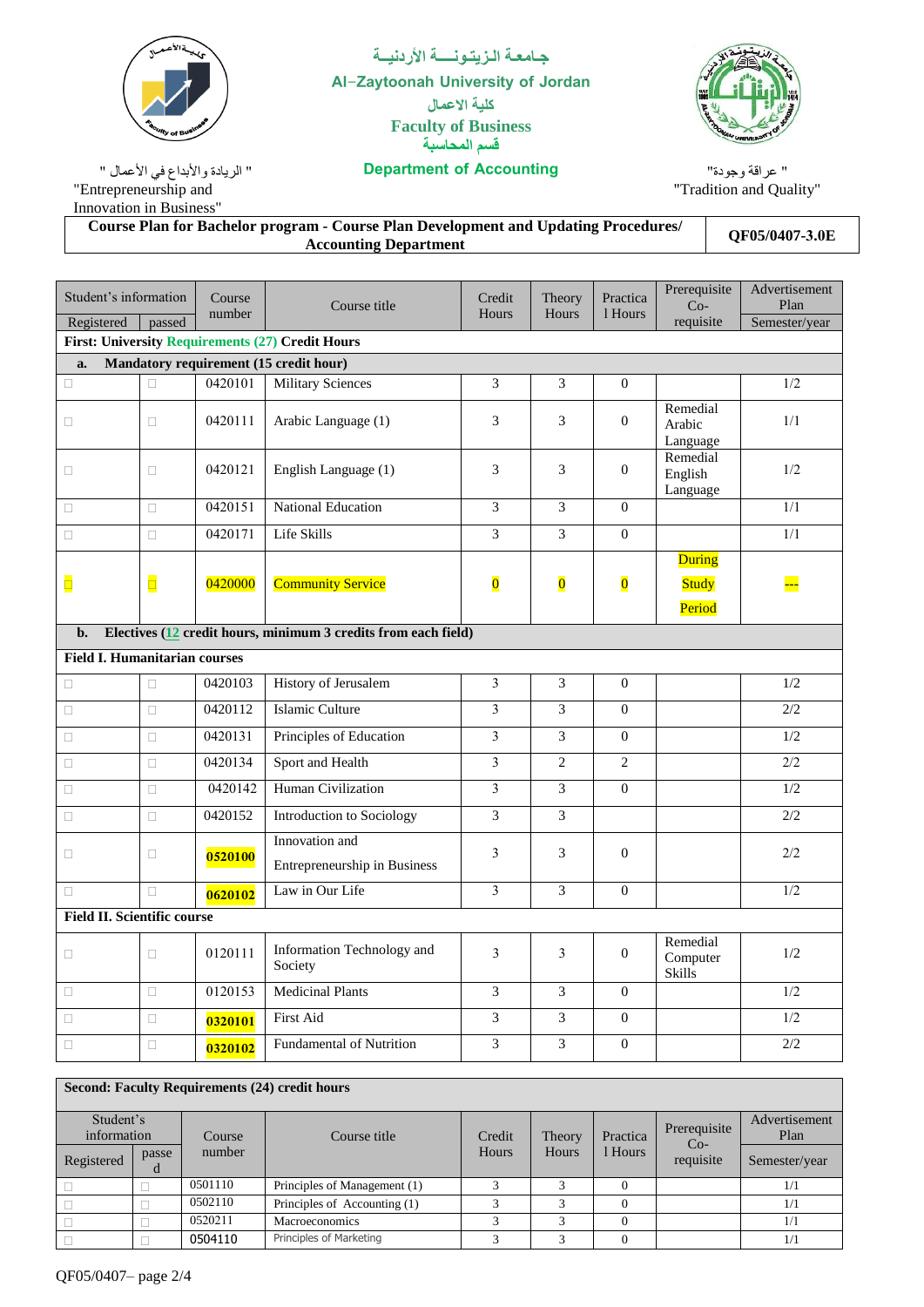"Entrepreneurship and Innovation in Business"

### **جـامعـة الـزيتـونــــة األردنيــة Al-Zaytoonah University of Jordan كلية االعمال Faculty of Business قسم المحاسبة**

### **Accounting of Department** " الريادة واألبداع في األعمال "

**Course Plan for Bachelor program - Course Plan Development and Updating Procedures/ QF05/0407-3.0E**<br>Accounting Department

" عراقة وجودة" "Tradition and Quality"

| $\Box$       | □      | 0520130                                     | <b>Business Statistics</b>                       | 3                       | 3                       | $\boldsymbol{0}$        |                      | 2/1           |
|--------------|--------|---------------------------------------------|--------------------------------------------------|-------------------------|-------------------------|-------------------------|----------------------|---------------|
| $\Box$       | $\Box$ | 0520221                                     | Microeconomics                                   | 3                       | 3                       | $\mathbf{0}$            |                      | 2/1           |
| $\Box$       | $\Box$ | 0620231                                     | Principles of Commercial Law                     | 3                       | 3                       | $\boldsymbol{0}$        | $- - - - -$          | 1/2           |
| $\Box$       |        | 0520151                                     | <b>Business Mathematics</b>                      | 3                       | 3                       | $\boldsymbol{0}$        |                      | 1/2           |
|              |        | Third: Major requirements (81) credit hours |                                                  |                         |                         |                         |                      |               |
| a.<br>$\Box$ | O      |                                             | Mandatory Major requirements $(57)$ credit hours |                         |                         |                         |                      |               |
|              |        | 0502111                                     | Principles of Accounting (2)                     | 3                       | 3                       | $\boldsymbol{0}$        | Principles of        | 2/1           |
|              |        |                                             |                                                  |                         |                         |                         | Accounting 1         |               |
| $\Box$       | $\Box$ | 0502212                                     | <b>Corporate Accounting</b>                      | 3                       | 3                       | $\boldsymbol{0}$        | <b>Principles of</b> | $\frac{2}{1}$ |
|              |        |                                             |                                                  |                         |                         |                         | <b>Accounting 1</b>  |               |
| $\Box$       | $\Box$ | 0502213                                     | Intermediate Accounting (1)                      | 3                       | 3                       | $\boldsymbol{0}$        | Principles of        | 1/2           |
|              |        |                                             |                                                  |                         |                         |                         | Accounting 2         |               |
| $\Box$       | $\Box$ |                                             |                                                  | 3                       | 3                       | $\boldsymbol{0}$        | Intermediate         | 2/2           |
|              |        | 0502214                                     | Intermediate Accounting (2)                      |                         |                         |                         | Accounting 1         |               |
| $\Box$       | $\Box$ |                                             |                                                  | 3                       | 3                       | $\boldsymbol{0}$        | Principles of        | 1/3           |
|              |        | 0502321                                     | <b>Financial Statement Analysis</b>              |                         |                         |                         | Accounting 2         |               |
| $\Box$       | $\Box$ |                                             |                                                  | 3                       | 3                       | $\boldsymbol{0}$        | Intermediate         | 1/3           |
|              |        | 0502322                                     | <b>Accounting Theory</b>                         |                         |                         |                         | Accounting 2         |               |
|              |        |                                             | <b>Accounting of Natural</b>                     |                         |                         |                         | <b>Intermediate</b>  |               |
| $\Box$       | $\Box$ | 0502323                                     |                                                  | $\overline{\mathbf{3}}$ | $\overline{\mathbf{3}}$ | $\overline{\textbf{0}}$ | <b>Accounting 2</b>  | 2/3           |
| $\Box$       |        |                                             | <b>Resources</b>                                 |                         |                         |                         |                      |               |
|              | $\Box$ | 0502331                                     | Int. to Cost Accounting                          | 3                       | 3                       | $\boldsymbol{0}$        | Principles of        | 1/3           |
|              |        |                                             |                                                  |                         |                         |                         | Accounting 2         |               |
| $\Box$       | $\Box$ | 0502332                                     | Auditing (1)                                     | 3                       | 3                       | $\mathbf{0}$            | Intermediate         | 2/3           |
|              |        |                                             |                                                  |                         |                         |                         | Accounting 2         |               |
| $\Box$       | $\Box$ | 0502341                                     | <b>Tax Accounting</b>                            | 3                       | 3                       | $\boldsymbol{0}$        | Corporate            | 2/3           |
|              |        |                                             |                                                  |                         |                         |                         | Accounting           |               |
| $\Box$       | $\Box$ |                                             |                                                  | $\overline{3}$          | 3                       | $\boldsymbol{0}$        | Principles of        | 2/3           |
|              |        | 0502342                                     | Accounting for Financial Institutions            |                         |                         |                         | Accounting 2         |               |
| $\Box$       | $\Box$ |                                             |                                                  | $\overline{3}$          | 3                       | $\mathbf{0}$            | Principles of        | 2/3           |
|              |        | 0502343                                     | Governmental Accounting                          |                         |                         |                         | Accounting 2         |               |
|              |        |                                             | <b>Accounting for Specialized</b>                |                         |                         |                         | Intermediate         | 2/3           |
| $\Box$       | $\Box$ | 0502344                                     | <b>Institutions</b>                              | $\overline{\mathbf{3}}$ | $\overline{\mathbf{3}}$ | $\overline{\mathbf{0}}$ | <b>Accounting 2</b>  |               |
| $\Box$       | $\Box$ |                                             |                                                  | 3                       | 3                       | $\boldsymbol{0}$        | Intermediate         | 1/4           |
|              |        | 0502416                                     | <b>Advanced Accounting</b>                       |                         |                         |                         | Accounting 2         |               |
| $\Box$       | о      |                                             |                                                  |                         |                         |                         |                      |               |
|              |        | 0502424                                     | International Accounting Standards               | 3                       | 3                       | $\boldsymbol{0}$        | Intermediate         | 1/4           |
|              |        |                                             |                                                  |                         |                         |                         | Accounting 2         |               |
| $\Box$       | $\Box$ | 0502434                                     | <b>Managerial Accounting</b>                     | $\overline{3}$          | 3                       | $\boldsymbol{0}$        | Principles of        | 2/4           |
|              |        |                                             |                                                  |                         |                         |                         | Accounting 2         |               |
| $\Box$       | $\Box$ | 0502435                                     | International Auditing Standards                 | $\overline{3}$          | 3                       | $\boldsymbol{0}$        | <b>Principles of</b> | 2/4           |
|              |        |                                             |                                                  |                         |                         |                         | <b>Accounting 2</b>  |               |
|              |        |                                             |                                                  | $\sqrt{2}$              | 3                       | $\overline{c}$          | Management           | 2/4           |
| $\Box$       | $\Box$ | 0502445                                     | Accounting Information Systems                   |                         |                         |                         | information          |               |
|              |        |                                             |                                                  |                         |                         |                         | systems              |               |
|              |        |                                             |                                                  | $\overline{3}$          | 3                       | $\boldsymbol{0}$        | After                | 2/4           |
| $\Box$       | $\Box$ | 0502461                                     | Graduation Project in Accounting                 |                         |                         |                         | completing           |               |
|              |        |                                             |                                                  |                         |                         |                         | $(90)$ hours         |               |
| b.           |        |                                             | Major supporting requirements (18) credit hours  |                         |                         |                         |                      |               |
|              |        |                                             |                                                  |                         |                         |                         |                      |               |